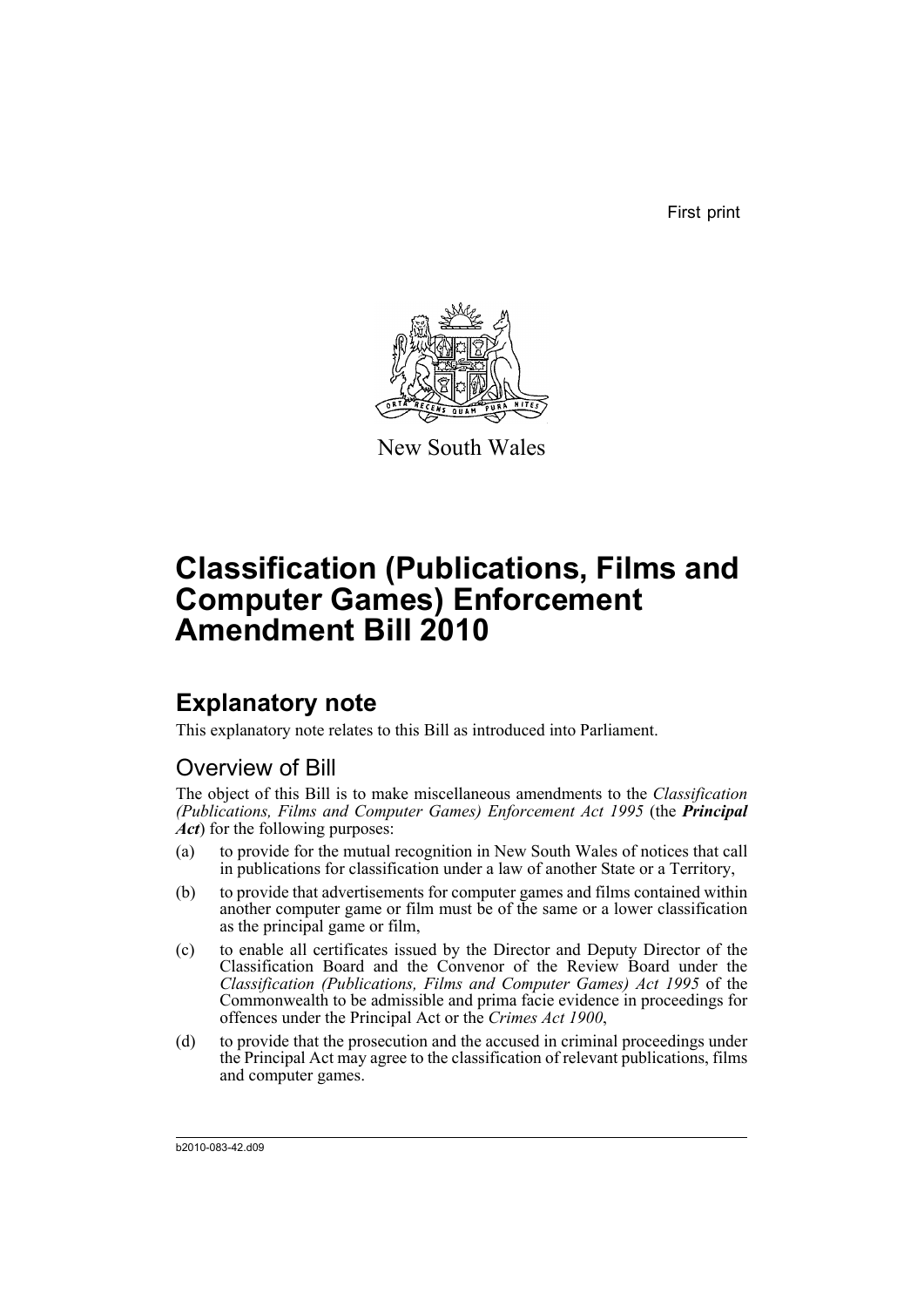Explanatory note

## Outline of provisions

**Clause 1** sets out the name (also called the short title) of the proposed Act.

**Clause 2** provides for the commencement of the proposed Act on the date of assent to the proposed Act.

### **Schedule 1 Amendment of Classification (Publications, Films and Computer Games) Enforcement Act 1995 No 63**

**Schedule 1 [1]** provides for the mutual recognition of notices that call in publications for classification. Specifically, the amendment substitutes the definition of *submittable publication* in section 4 (1) of the Principal Act to include publications called in for classification by the Director of the Classification Board under a provision of an Act of another State or a Territory that corresponds to section 46 of the Principal Act. The effect of this amendment is that a publication called in (whether in NSW or elsewhere in Australia) becomes a submittable publication and therefore is subject to the prohibitions and controls of the Principal Act (eg section 19 of the Principal Act prohibits the sale of submittable publications).

**Schedule 1 [2]–[5]** make amendments to provide that advertisements for computer games and films contained within another computer game or film must be of the same or a lower classification as the principal game or film. The Principal Act already provides that an advertisement for a computer game contained within another computer game, and an advertisement for a film contained within another film, must be of the same or a lower classification as the principal game or film (as relevant). The amendments are made necessary by the emerging practice of advertising computer games within films and vice versa.

**Schedule 1 [6]** makes an amendment to provide that all certificates issued by the Director and Deputy Director of the Classification Board and the Convenor of the Review Board under the *Classification (Publications, Films and Computer Games) Act 1995* of the Commonwealth (rather than only certificates under section 87 of that Act) are, in proceedings for offences under the Principal Act or the *Crimes Act 1900*, admissible and prima facie evidence of the matters stated in those certificates. The amendment will enable other certificates (such as classification certificates under section 25 of the Commonwealth Act) to be used in such proceedings.

**Schedule 1 [7]** inserts proposed section 58A into the Principal Act to provide for a scheme under which the prosecution and the accused in criminal proceedings under the Principal Act may agree to the classification of relevant publications, films and computer games. Under the scheme the prosecution may, prior to trial, give the accused a notice to agree to the relevant classification of the publications, films or computer games concerned. If the accused agrees and signs the notice, the notice becomes evidence of, and in the absence of evidence to the contrary is proof of, the matter agreed. If a person served with a notice does not agree but is subsequently found guilty of the offence specified in the notice, the prosecution is entitled, on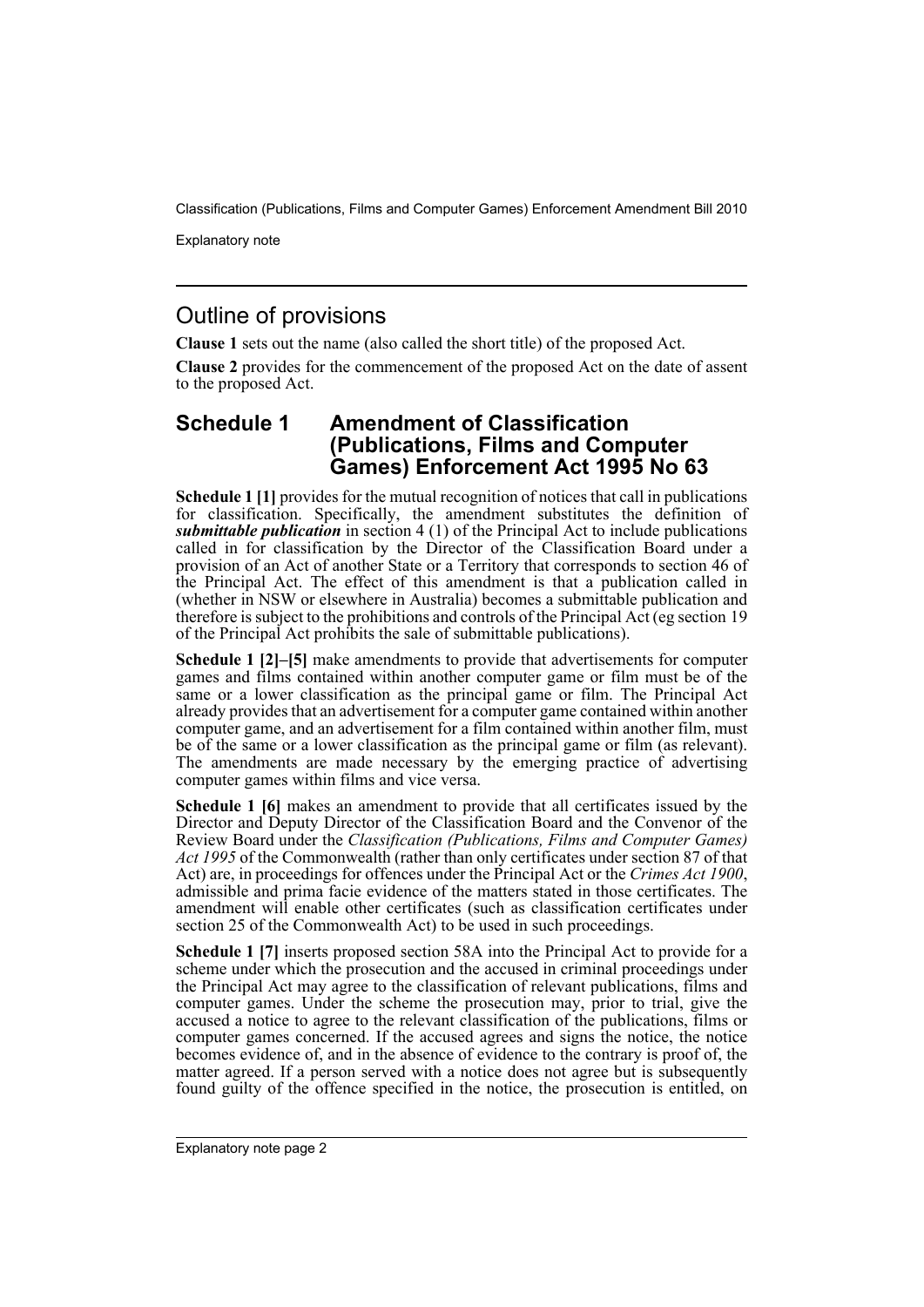Explanatory note

application to the court making the finding of guilt, to recover from the person an amount equal to the fee for classification of the relevant publications, films or computer games or the fee for obtaining a certificate under section 58 of the Principal Act.

The proposed section is based on section 141A of the *Classification (Publications, Films and Computer Games) Enforcement Act 1996* of Western Australia.

**Schedule 1 [8]** makes an amendment consequential on the enactment of proposed section 58A.

**Schedule 1 [9]** enables regulations of a savings or transitional nature consequent on the enactment of the proposed Act to be made.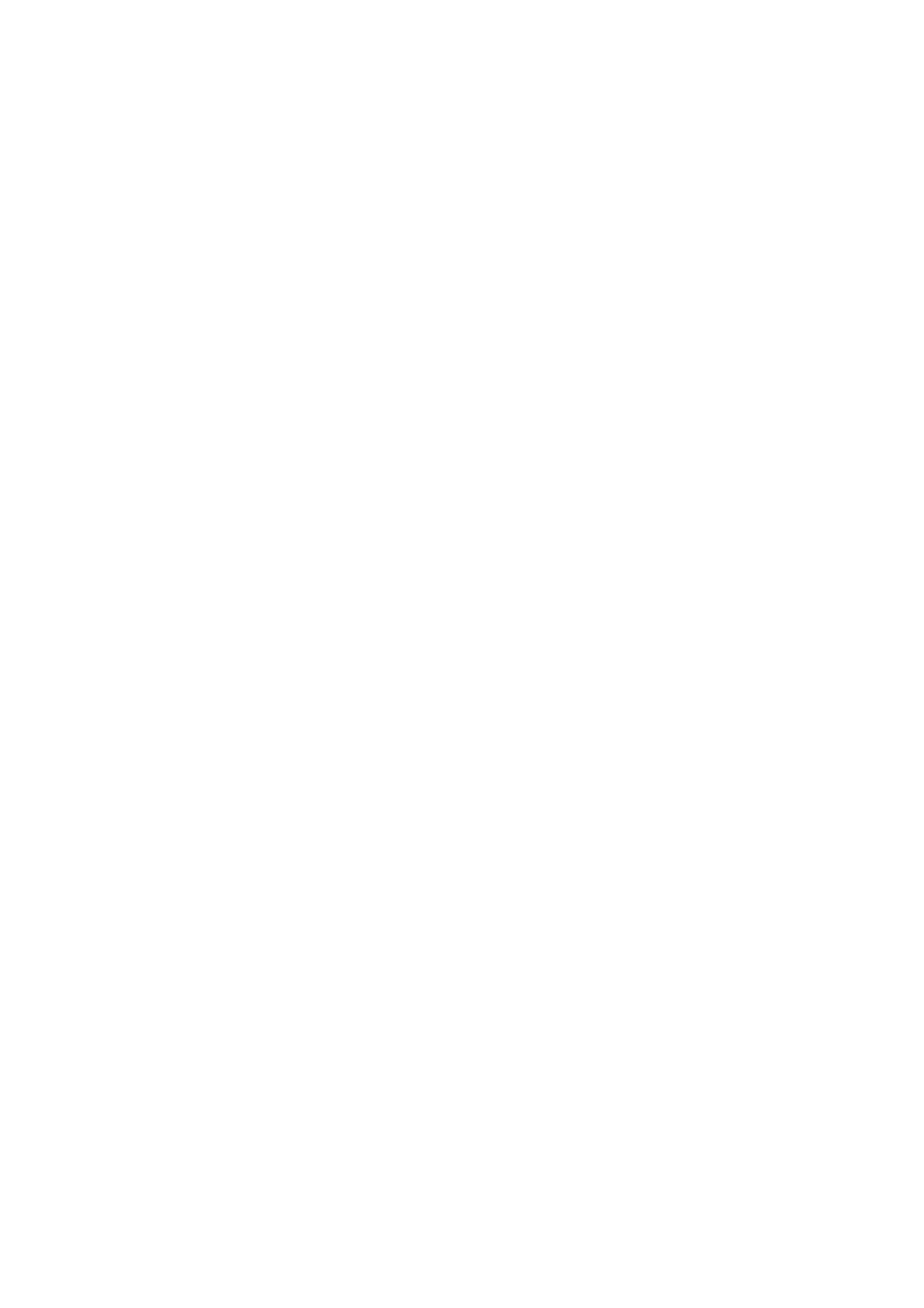First print



New South Wales

# **Classification (Publications, Films and Computer Games) Enforcement Amendment Bill 2010**

# **Contents**

|            |                                                                                                    | Page |
|------------|----------------------------------------------------------------------------------------------------|------|
|            | Name of Act                                                                                        |      |
|            | 2 Commencement                                                                                     |      |
| Schedule 1 | Amendment of Classification (Publications, Films and<br>Computer Games) Enforcement Act 1995 No 63 | 3    |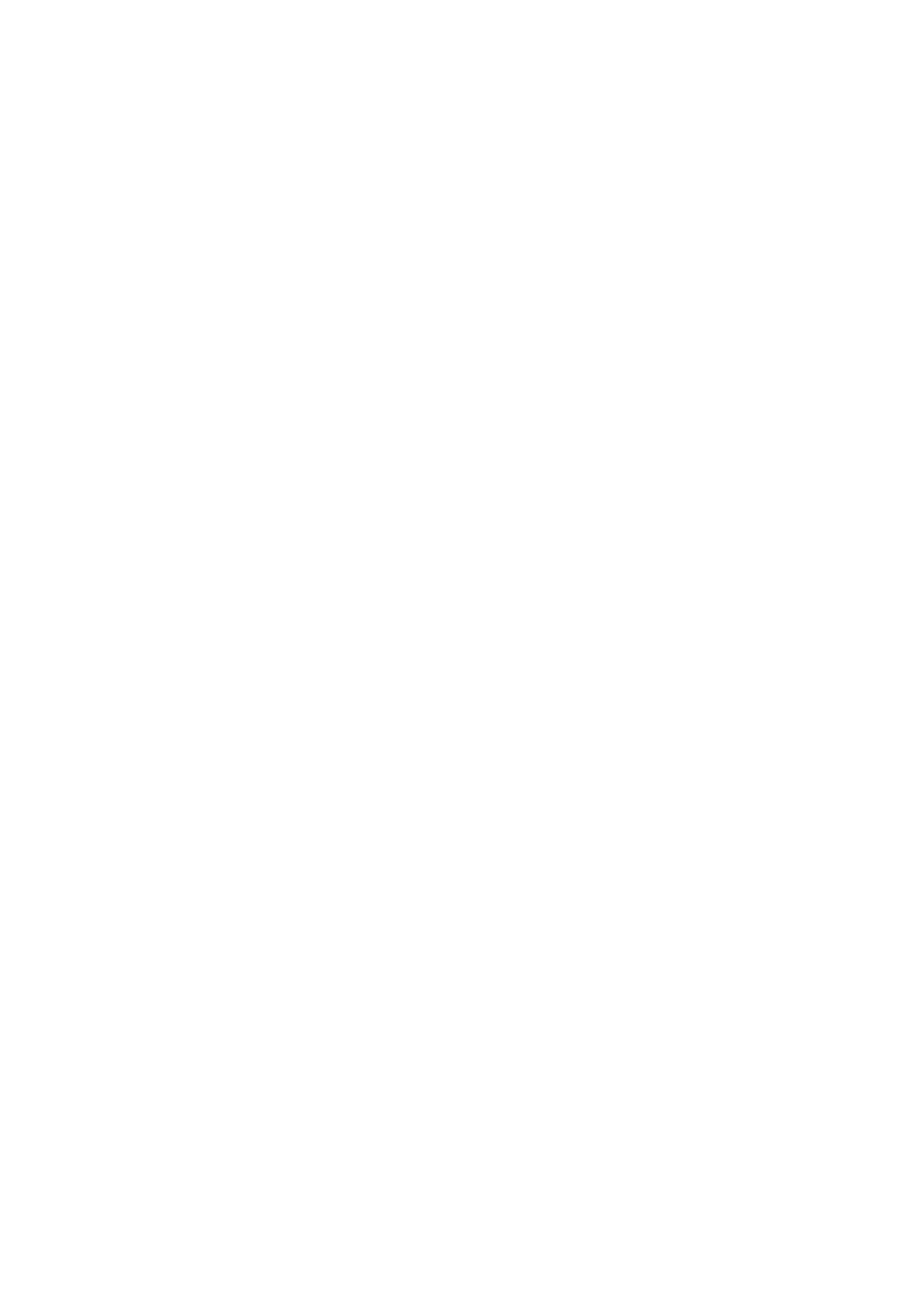

New South Wales

# **Classification (Publications, Films and Computer Games) Enforcement Amendment Bill 2010**

No , 2010

### **A Bill for**

An Act to amend the *Classification (Publications, Films and Computer Games) Enforcement Act 1995* to make further provision for the enforcement of the classification scheme for publications, films and computer games; and for other purposes.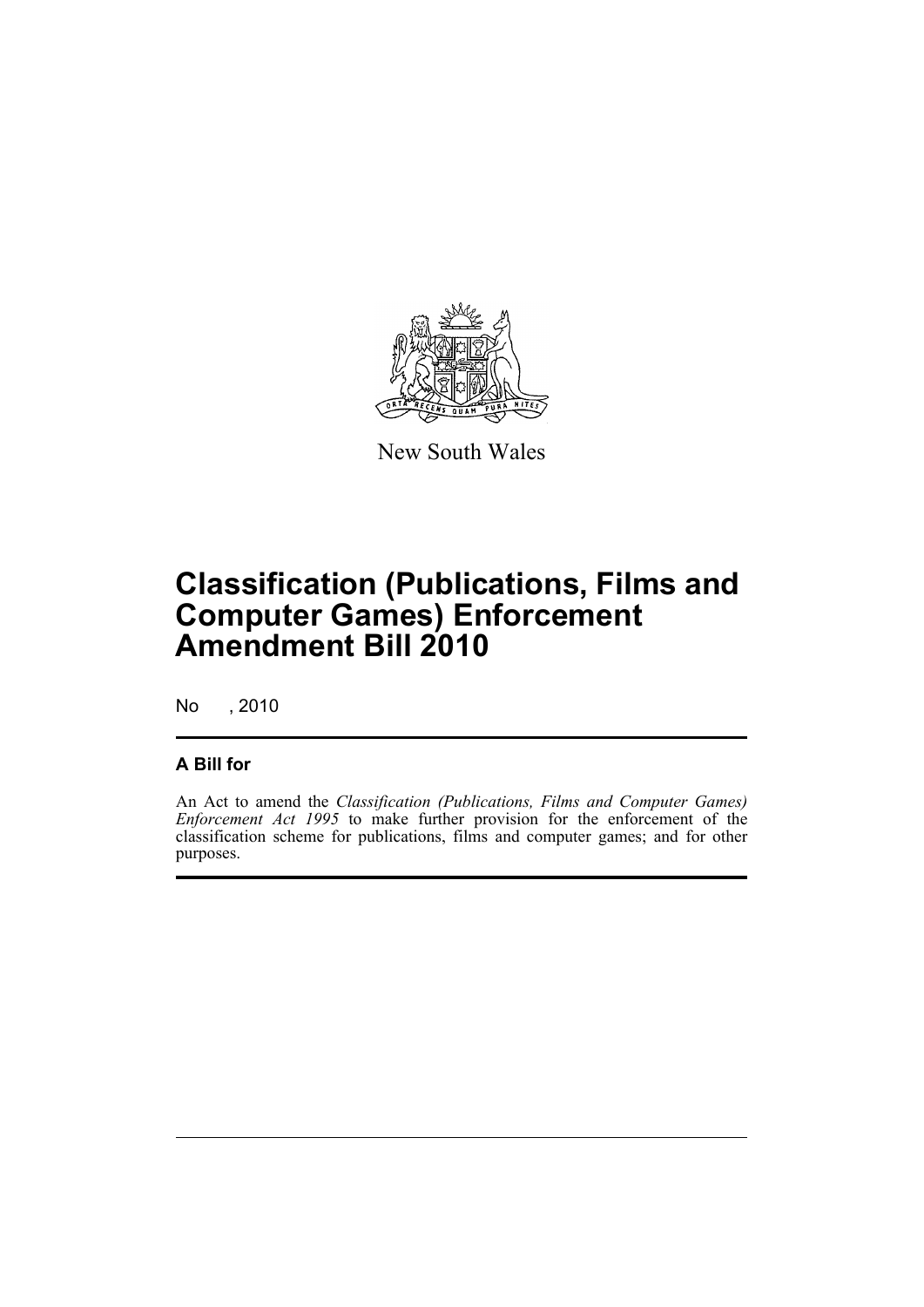<span id="page-7-1"></span><span id="page-7-0"></span>

| The Legislature of New South Wales enacts:                                                                        | 1             |
|-------------------------------------------------------------------------------------------------------------------|---------------|
| Name of Act                                                                                                       | $\mathcal{P}$ |
| This Act is the <i>Classification (Publications, Films and Computer</i><br>Games) Enforcement Amendment Act 2010. | 3<br>4        |
| Commencement                                                                                                      | 5             |
| This Act commences on the date of assent to this Act.                                                             | 6             |
|                                                                                                                   |               |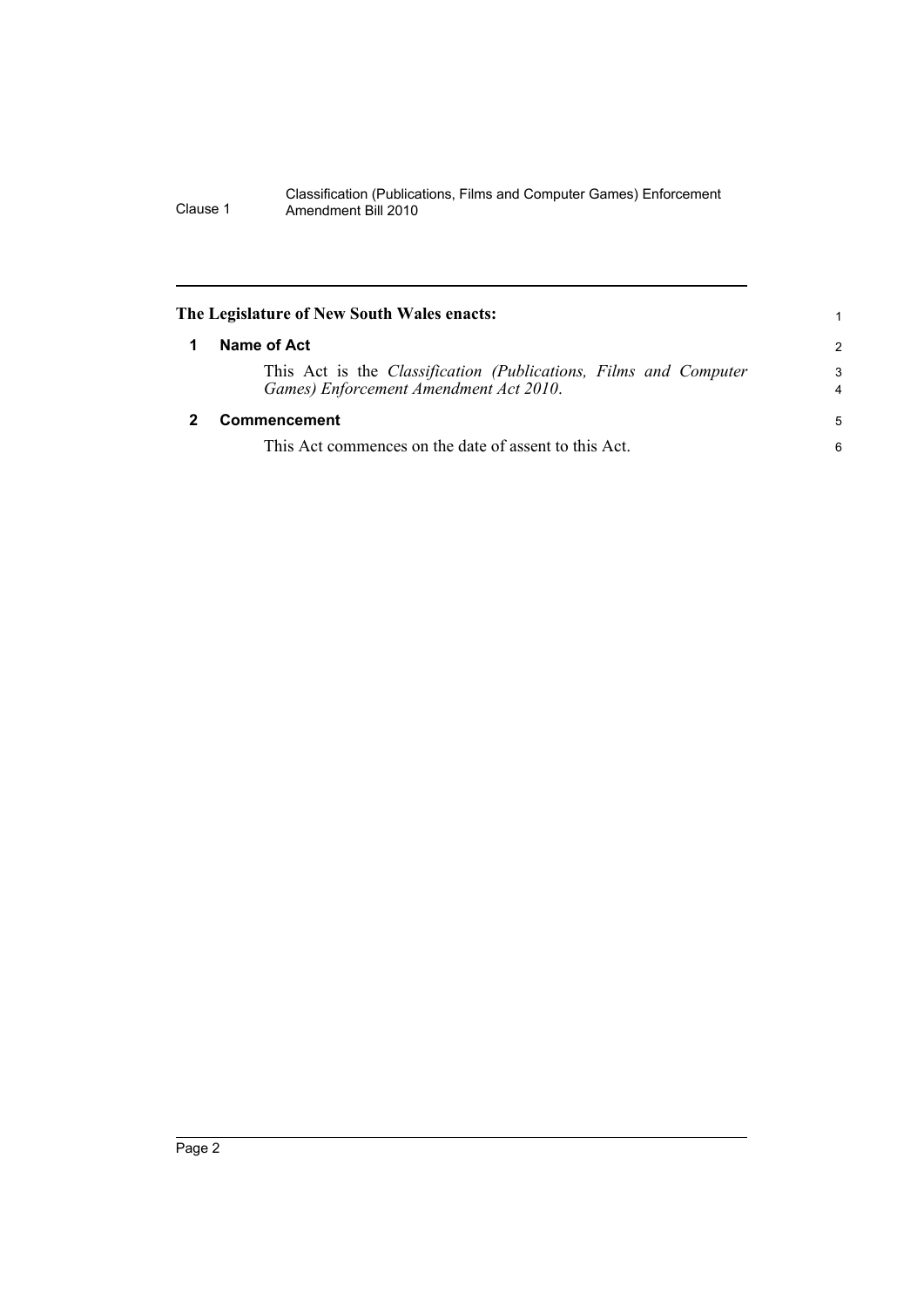Amendment of Classification (Publications, Films and Computer Games) Enforcement Act 1995 No 63 Schedule 1

### <span id="page-8-0"></span>**Schedule 1 Amendment of Classification (Publications, Films and Computer Games) Enforcement Act 1995 No 63**

#### **[1] Section 4 Definitions**

Omit the definition of *submittable publication* from section 4 (1).

Insert instead:

*submittable publication* has the same meaning as in the Commonwealth Act, and includes a publication called in by the Director under:

- (a) section 46 of this Act, or
- (b) a provision of an Act of another State or a Territory that corresponds to that section.

#### **[2] Section 40 Advertisements with feature films**

Omit section 40 (1) and (2). Insert instead:

(1) A person must not, during a program for the exhibition of a classified film (*the feature film*), publicly exhibit an advertisement for another film or a computer game unless the advertised film or advertised computer game has the same classification as (or has a lower classification than) the feature film.

Maximum penalty: 50 penalty units for an individual, 100 penalty units for a corporation.

(2) A person must not sell a film that contains a classified film (*the feature film*) and an advertisement for another film or a computer game unless the advertised film or advertised computer game has the same classification as (or has a lower classification than) the feature film.

|     | Maximum penalty: 50 penalty units for an individual,<br>100 penalty units for a corporation.                                                                                                                     | 28<br>29       |
|-----|------------------------------------------------------------------------------------------------------------------------------------------------------------------------------------------------------------------|----------------|
| [3] | <b>Section 40 (3)</b>                                                                                                                                                                                            | 30             |
|     | Omit "film".                                                                                                                                                                                                     | 31             |
| [4] | Section 41 Advertisements with computer games                                                                                                                                                                    | 32             |
|     | Omit section 41 (1). Insert instead:                                                                                                                                                                             | 33             |
|     | A person must not sell, or publicly demonstrate, a computer game<br>(1)<br>that contains a classified computer game (the main computer<br><i>game</i> ) and an advertisement for another computer game or a film | 34<br>35<br>36 |

1 2 3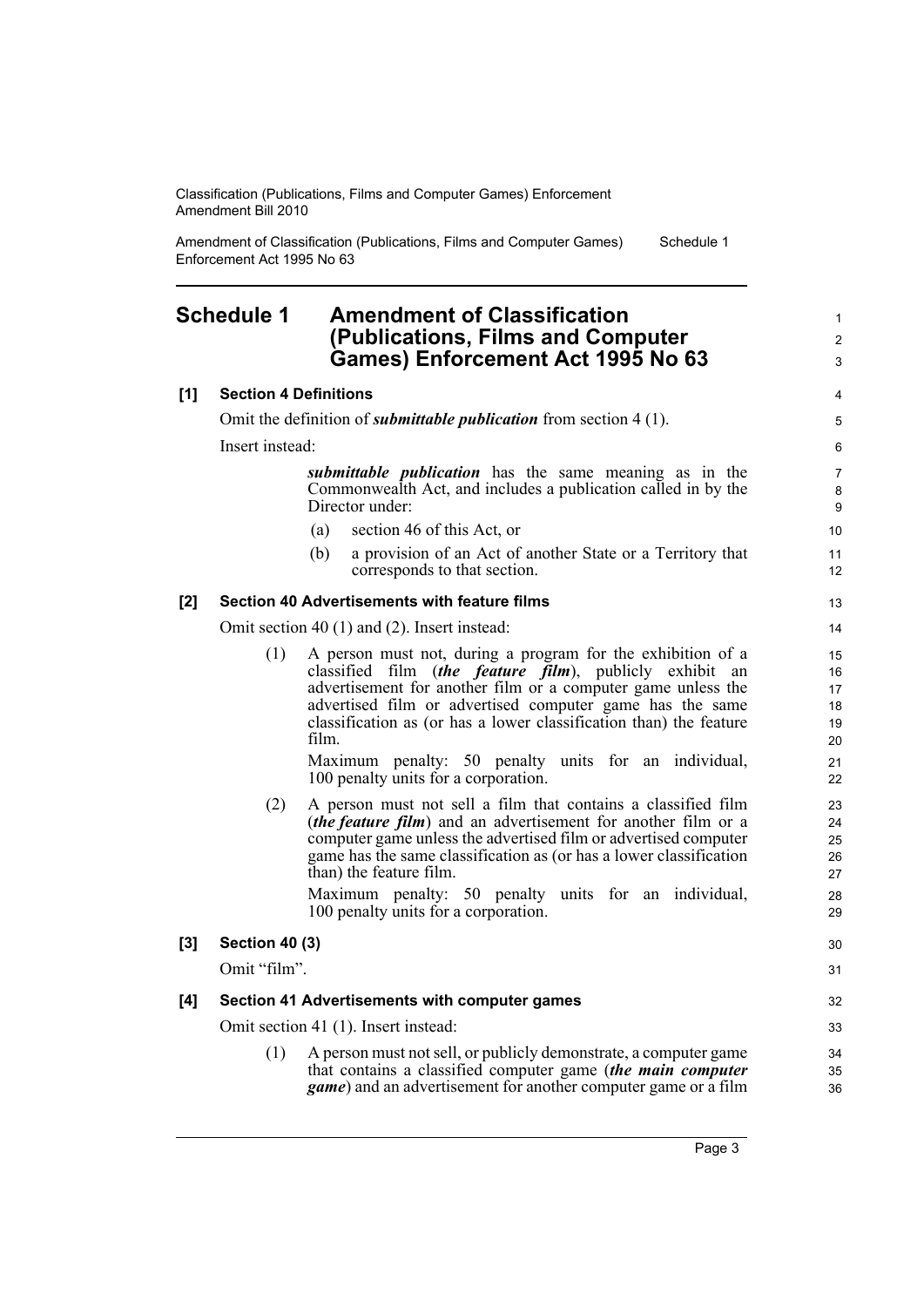Schedule 1 Amendment of Classification (Publications, Films and Computer Games) Enforcement Act 1995 No 63

|                                      |     |                                                |                       |                                                                                        | 1<br>$\overline{2}$<br>3                                                                                                                                                                                                                                                                                                                                                                                                                                                                                                                                                                                                                                                                                                                                                                                                                                                                                                                                                                                                                                                                                                                                                                                                                                                                                                            |  |  |
|--------------------------------------|-----|------------------------------------------------|-----------------------|----------------------------------------------------------------------------------------|-------------------------------------------------------------------------------------------------------------------------------------------------------------------------------------------------------------------------------------------------------------------------------------------------------------------------------------------------------------------------------------------------------------------------------------------------------------------------------------------------------------------------------------------------------------------------------------------------------------------------------------------------------------------------------------------------------------------------------------------------------------------------------------------------------------------------------------------------------------------------------------------------------------------------------------------------------------------------------------------------------------------------------------------------------------------------------------------------------------------------------------------------------------------------------------------------------------------------------------------------------------------------------------------------------------------------------------|--|--|
|                                      |     |                                                |                       |                                                                                        | $\overline{\mathbf{4}}$<br>5                                                                                                                                                                                                                                                                                                                                                                                                                                                                                                                                                                                                                                                                                                                                                                                                                                                                                                                                                                                                                                                                                                                                                                                                                                                                                                        |  |  |
|                                      |     |                                                |                       |                                                                                        | 6                                                                                                                                                                                                                                                                                                                                                                                                                                                                                                                                                                                                                                                                                                                                                                                                                                                                                                                                                                                                                                                                                                                                                                                                                                                                                                                                   |  |  |
| Omit the subsection. Insert instead: |     |                                                |                       |                                                                                        |                                                                                                                                                                                                                                                                                                                                                                                                                                                                                                                                                                                                                                                                                                                                                                                                                                                                                                                                                                                                                                                                                                                                                                                                                                                                                                                                     |  |  |
| (2)                                  |     | The hierarchy of classification is as follows: |                       |                                                                                        | 8                                                                                                                                                                                                                                                                                                                                                                                                                                                                                                                                                                                                                                                                                                                                                                                                                                                                                                                                                                                                                                                                                                                                                                                                                                                                                                                                   |  |  |
|                                      |     | (a)                                            |                       |                                                                                        | 9                                                                                                                                                                                                                                                                                                                                                                                                                                                                                                                                                                                                                                                                                                                                                                                                                                                                                                                                                                                                                                                                                                                                                                                                                                                                                                                                   |  |  |
|                                      |     | (b)                                            |                       |                                                                                        | 10                                                                                                                                                                                                                                                                                                                                                                                                                                                                                                                                                                                                                                                                                                                                                                                                                                                                                                                                                                                                                                                                                                                                                                                                                                                                                                                                  |  |  |
|                                      |     | (c)                                            |                       |                                                                                        | 11                                                                                                                                                                                                                                                                                                                                                                                                                                                                                                                                                                                                                                                                                                                                                                                                                                                                                                                                                                                                                                                                                                                                                                                                                                                                                                                                  |  |  |
|                                      |     | (d)                                            |                       |                                                                                        | 12                                                                                                                                                                                                                                                                                                                                                                                                                                                                                                                                                                                                                                                                                                                                                                                                                                                                                                                                                                                                                                                                                                                                                                                                                                                                                                                                  |  |  |
|                                      |     |                                                |                       |                                                                                        | 13<br>14<br>15                                                                                                                                                                                                                                                                                                                                                                                                                                                                                                                                                                                                                                                                                                                                                                                                                                                                                                                                                                                                                                                                                                                                                                                                                                                                                                                      |  |  |
|                                      |     |                                                |                       |                                                                                        | 16                                                                                                                                                                                                                                                                                                                                                                                                                                                                                                                                                                                                                                                                                                                                                                                                                                                                                                                                                                                                                                                                                                                                                                                                                                                                                                                                  |  |  |
|                                      |     |                                                |                       |                                                                                        | 17                                                                                                                                                                                                                                                                                                                                                                                                                                                                                                                                                                                                                                                                                                                                                                                                                                                                                                                                                                                                                                                                                                                                                                                                                                                                                                                                  |  |  |
| <b>Section 58A</b><br>[7]            |     |                                                |                       |                                                                                        |                                                                                                                                                                                                                                                                                                                                                                                                                                                                                                                                                                                                                                                                                                                                                                                                                                                                                                                                                                                                                                                                                                                                                                                                                                                                                                                                     |  |  |
| Insert after section 58:             |     |                                                |                       |                                                                                        |                                                                                                                                                                                                                                                                                                                                                                                                                                                                                                                                                                                                                                                                                                                                                                                                                                                                                                                                                                                                                                                                                                                                                                                                                                                                                                                                     |  |  |
| 58A                                  |     |                                                |                       |                                                                                        |                                                                                                                                                                                                                                                                                                                                                                                                                                                                                                                                                                                                                                                                                                                                                                                                                                                                                                                                                                                                                                                                                                                                                                                                                                                                                                                                     |  |  |
|                                      | (1) |                                                |                       |                                                                                        | 21<br>22<br>23                                                                                                                                                                                                                                                                                                                                                                                                                                                                                                                                                                                                                                                                                                                                                                                                                                                                                                                                                                                                                                                                                                                                                                                                                                                                                                                      |  |  |
|                                      |     | (a)                                            |                       |                                                                                        | 24                                                                                                                                                                                                                                                                                                                                                                                                                                                                                                                                                                                                                                                                                                                                                                                                                                                                                                                                                                                                                                                                                                                                                                                                                                                                                                                                  |  |  |
|                                      |     |                                                | (i)                   | the title or apparent title (if any) of the publication,<br>film or computer game, and | 25<br>26                                                                                                                                                                                                                                                                                                                                                                                                                                                                                                                                                                                                                                                                                                                                                                                                                                                                                                                                                                                                                                                                                                                                                                                                                                                                                                                            |  |  |
|                                      |     |                                                | (i)                   | particulars of the offence in relation to which the<br>notice is served, and           | 27<br>28                                                                                                                                                                                                                                                                                                                                                                                                                                                                                                                                                                                                                                                                                                                                                                                                                                                                                                                                                                                                                                                                                                                                                                                                                                                                                                                            |  |  |
|                                      |     | (b)                                            |                       |                                                                                        | 29<br>30                                                                                                                                                                                                                                                                                                                                                                                                                                                                                                                                                                                                                                                                                                                                                                                                                                                                                                                                                                                                                                                                                                                                                                                                                                                                                                                            |  |  |
|                                      |     | (c)                                            | (i)                   | was classified at the specified classification, or                                     | 31<br>32<br>33<br>34<br>35<br>36                                                                                                                                                                                                                                                                                                                                                                                                                                                                                                                                                                                                                                                                                                                                                                                                                                                                                                                                                                                                                                                                                                                                                                                                                                                                                                    |  |  |
|                                      |     |                                                | <b>Section 41 (2)</b> | <b>Section 58 Evidence</b>                                                             | unless the advertised game or advertised film has the same<br>classification as (or has a lower classification than) the main<br>computer game.<br>Maximum penalty: 50 penalty units for an individual,<br>100 penalty units for a corporation.<br>G is a lower classification than PG, M, MA 15+ or R 18+,<br>PG is a lower classification than M, MA $15+$ or R $18+$ ,<br>M is a lower classification than MA $15+$ or R $18+$ ,<br>MA $15+$ is a lower classification than R $18+$ .<br>Note. The highest classification for computer games under the National<br>Classification Code is MA 15+. The highest classification for films under<br>that Code is $R$ 18+.<br>Omit "section 87 of" from section 58 (1).<br>Proof of classification by agreement<br>Subject to subsection $(2)$ , if a person is charged with an offence<br>under this Act, the prosecution may, prior to the trial, give the<br>accused a notice:<br>setting out:<br>stating that the accused is entitled to view the publication,<br>film or computer game, and<br>inviting the accused to indicate, by completing and signing<br>a statement to that effect set out in the notice and returning<br>the notice to an address set out in the notice, that the<br>accused agrees that, on a specified date, the publication,<br>film or computer game: |  |  |

 $\overline{\phantom{0}}$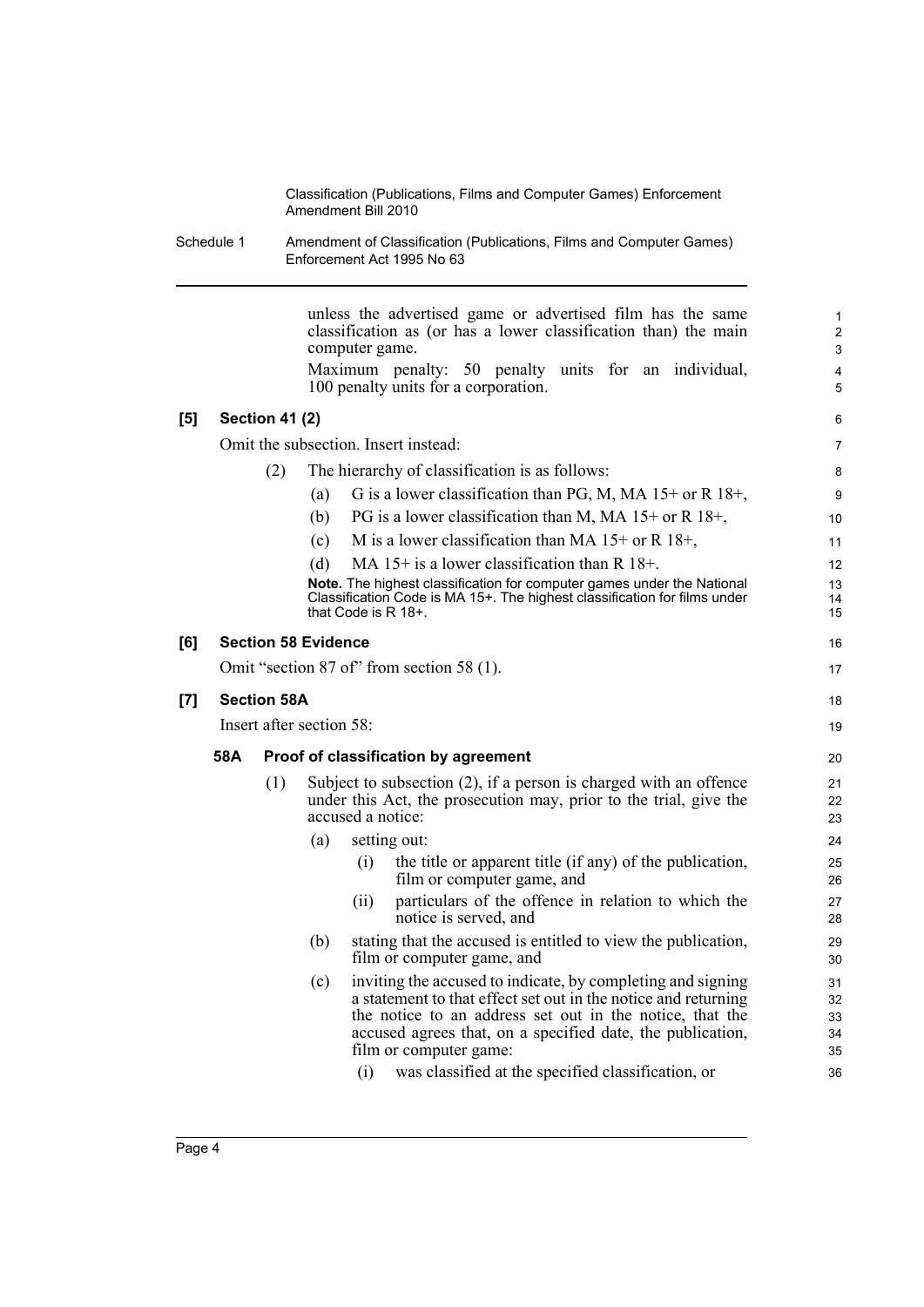Amendment of Classification (Publications, Films and Computer Games) Enforcement Act 1995 No 63 Schedule 1

- (ii) was unclassified but would, if classified, have been of the specified classification,
- as the case may require, and
- (d) stating that if the accused does not indicate his or her agreement in accordance with paragraph (c) within the period specified in the notice (being not less than the prescribed period), the accused will, if found guilty of the offence specified in the notice, be liable to pay an amount equal to:
	- (i) if the offence in relation to which the notice is served involves an allegation that, on a specified date, a publication, film or computer game was unclassified but would, if classified, have been of a particular classification—the fee for classification of the publication, film or computer game, or
	- (ii) if the offence in relation to which the notice is served involves an allegation that, on a specified date, a publication, film or computer game was classified at a particular classification—the fee for obtaining a certificate of a kind described in section 58 specifying the classification of the publication, film or computer game at that date.
- (2) This section does not apply where the offence with which a person is charged involves an allegation that a publication, film or computer game was unclassified but would, if classified, be classified at a classification other than X 18+ or RC.
- (3) A person served with a notice under this section must, on making a written request to the prosecution within 14 days from the date of service of the notice, be allowed to view the publication, film or computer game the subject of the notice at a time and place fixed by the prosecution.
- (4) In proceedings for an offence under this Act, a notice under this section containing a statement, completed and signed by the accused, that the accused agrees that, on a specified date, the publication, film or computer game:
	- (a) was classified at the specified classification, or
	- (b) was unclassified but would, if classified, have been of a specified classification,

is evidence of, and in the absence of evidence to the contrary is proof of, the matter agreed.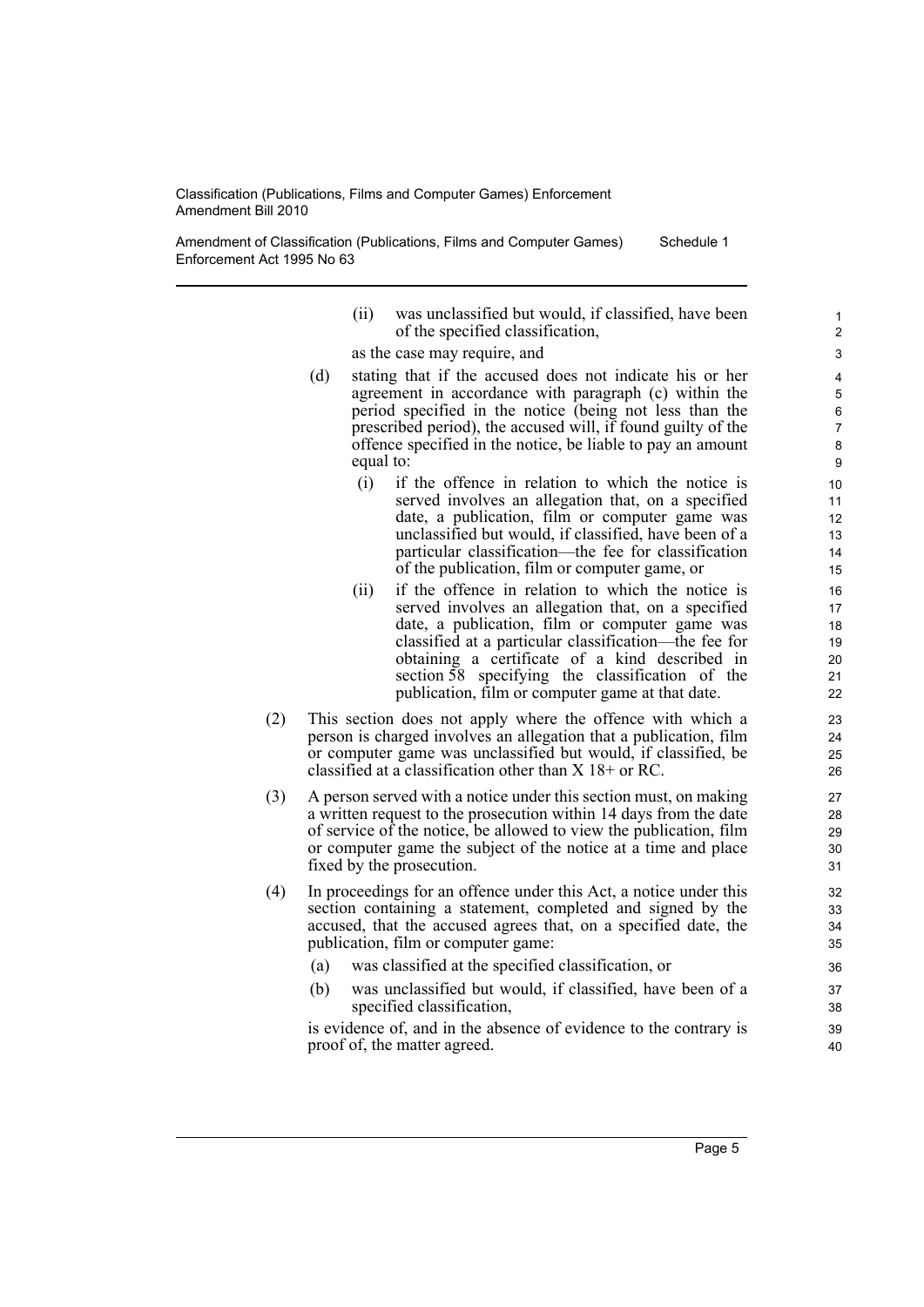Schedule 1 Amendment of Classification (Publications, Films and Computer Games) Enforcement Act 1995 No 63

(5) If:

(a) a person served with a notice under this section does not deliver the notice, duly completed and signed, to the address specified in the notice within the period specified in the notice, and

(b) the person is found guilty of the offence specified in the notice,

the prosecution is entitled, on application to the court making the finding of guilt, to recover from the person an amount equal to the fee described in the notice.

- (6) In proceedings in which an application referred to in subsection (5) is made, a certificate signed or purporting to be signed by the Commissioner of Police and stating that:
	- (a) a person was served with a notice set out in the certificate and did not return the notice, duly completed and signed, to the address specified in the notice within the period specified in the notice, and
	- (b) a specified amount was paid as the fee described in the notice,

is evidence of, and in the absence of evidence to the contrary is proof of, the facts stated in the certificate.

- (7) If:
	- (a) a notice is served under this section in relation to an offence involving an allegation that a publication, film or computer game was unclassified but would, if classified, have been of a specified classification, and
	- (b) the person served with the notice does not return the notice, duly completed and signed, to the address specified in the notice within the period specified in the notice, and
	- (c) the publication, film or computer game is subsequently classified at a higher classification than the classification specified in the notice,

this section applies as if the notice had specified that higher classification.

(8) In this section, *prescribed period* means 14 days from the date of service of the notice or, if the person served with the notice requests that he or she be allowed to view the publication, film or computer game the subject of the notice, 14 days from the time fixed by the prosecution for the viewing.